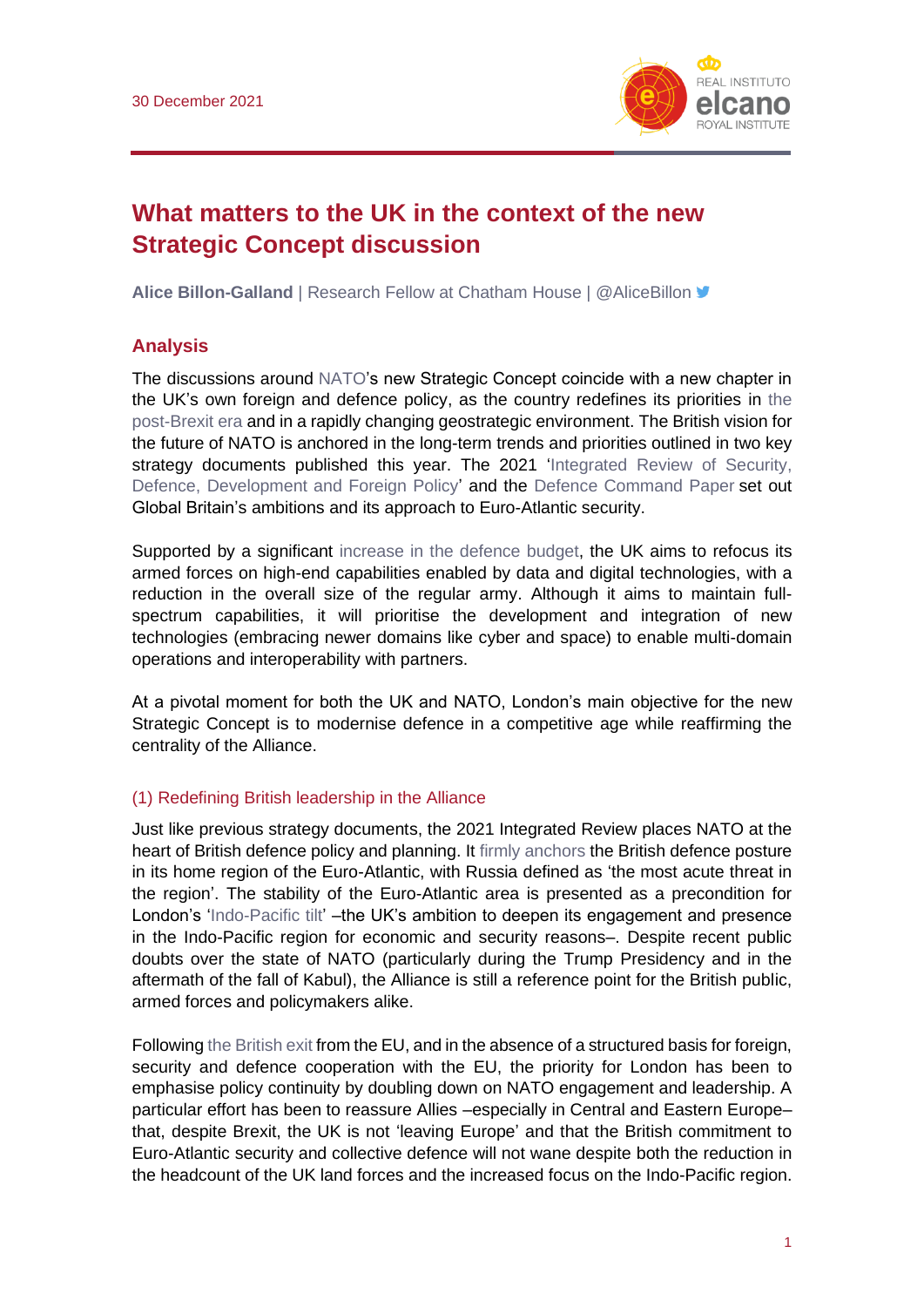In order to do so, London has signalled that it will continue to commit full-spectrum forces to the Alliance, backed by its nuclear capabilities that are included in NATO's nuclear planning, and maintain a [Carrier Strike Group](https://ukdefencejournal.org.uk/uk-to-have-carrier-strike-group-permanently-available/) permanently available to NATO. The UK already makes [significant contributions](https://fpc.org.uk/the-uk-and-european-defence-will-nato-be-enough/) to NATO operations and forward posture –as part of the Enhanced Forward Presence (eFP) in Estonia, naval groups in the Euro-Atlantic area, as well as Air Policing missions, recently in Romania–. London aims to keep projecting forces into NATO's flanks, in particular the High North and Arctic, the Baltic Sea, the Balkans, and the Mediterranean and the Black Sea.

Although there has been a rather [clear-eyed assessment](https://www.bbc.co.uk/news/uk-51081861) of the structural changes at play in the US in most of Whitehall over the past few years, the Integrated Review presented a fairly conventional line on cooperation with Washington and [the fall of Kabul](http://www.realinstitutoelcano.org/wps/portal/rielcano_es/contenido?WCM_GLOBAL_CONTEXT=/elcano/elcano_es/zonas_es/comentario-simon-fin-ciclo-la-caida-de-afganistan-en-perspectiva-estrategica) in the summer of 2021 (and apparently rather limited consultations by the US Administration through NATO on the timing of the US withdrawal) was still a shock to many in the British security establishment. Beyond the Afghan case, it highlighted the fact that the UK and its European partners share the challenge of sustaining the transatlantic relationship in the context of a US strategic rebalancing away from the European neighbourhood and towards the Indo-Pacific. This increases the pressure on European Allies, [in particular leading ones like](https://static.rusi.org/rusi_pub_281_chalmers_final_web_version_0_0.pdf) the UK, to backfill gaps in the Mediterranean and MENA –a diagnosis which other Europeans seem to agree on while drawing different conclusions from it–.

As Washington remains essential to the defence of Europe, debates over 'European strategic autonomy' have not been predominant in Whitehall –and, in any case, are seen as EU endeavours that now exclude the UK–. London wants to strengthen Europe's ability to act as part of the Alliance, not by developing a separate European pillar. Both despite and because of Brexit, the UK is keen to pursue its traditional role as the leading European Ally which can steer others to invest in and modernise the Alliance –thereby proving itself a useful co-leader for Washington–. As part of the new Strategic Concept discussions, the UK champions NATO reforms that the US has also been arguing for: on defence investment, new technologies, China, etc. (more on this below). For London, the US-UK relationship remains paramount, and a strong bilateral dynamic increases British weight inside the Alliance and vis a vis other European Allies.

Following Brexit, NATO has become even more crucial for the UK as a forum for multilateral exchanges with European partners as well as for transatlantic political discussions on the wide range of issues presenting challenges for collective security – some of which other Europeans may prefer tackling at the EU or EU-US level–. The current Strategic Concept process is therefore a good [opportunity for the UK](https://committees.parliament.uk/oralevidence/1779/pdf/) to show leadership and reassure partners on both sides of the Atlantic by putting in practice its new ambitious defence posture and post-Brexit agenda.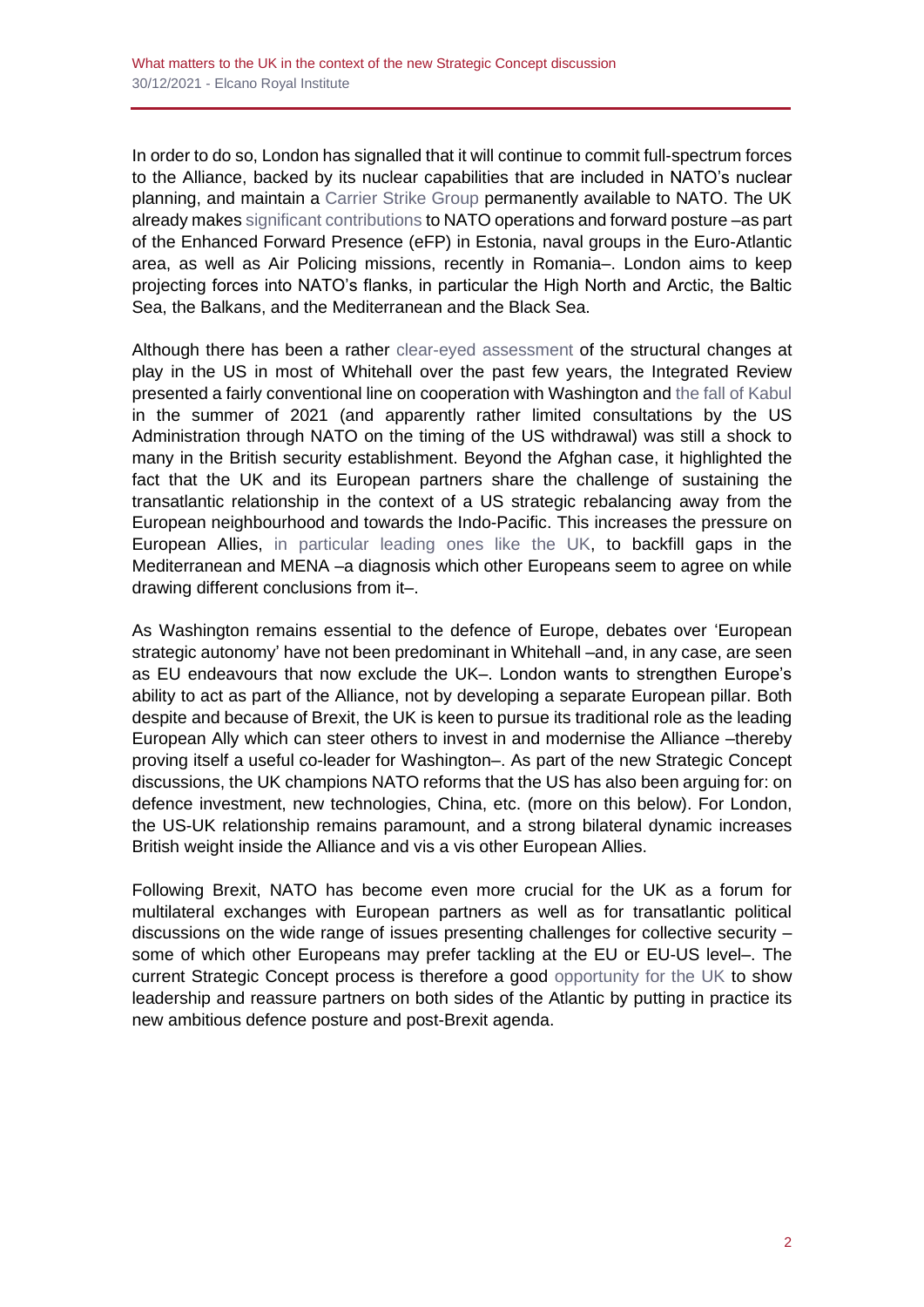## (2) The UK's vision for the future of NATO

As seen from London, the priority for NATO –just like for the UK– is therefore to embrace a forward-looking agenda, taking a more global role and keeping up with technological change by using a wide range of military and non-military tools against  $21<sup>st</sup>$  century threats.

In this sense, London has been trying to bring some of the Integrated Review analysis into NATO's thinking and has been broadly supportive of Secretary General Stoltenberg's ambitious ['NATO 2030'](https://www.nato.int/nato2030/) agenda. From a British perspective, the Alliance should respond to key global trends such as rapid and disruptive technological developments, systemic challenges posed by China, the increased importance of cyberspace and space, the weakening of arms control infrastructure, the need to deter and constrain hybrid attacks, and the challenges posed by climate change. The UK has therefore been making the case for taking a fresh look at burden sharing. While London is committed to the 2014 Defence Investment Pledge and the modernisation of Allied armed forces –including its own–, it is also aware that NATO's targets are still often dominated by traditional measures of power at a time when the threat landscape is broadening and the Alliance is asking more and more of Allies beyond military objectives (eg, resilience goals). The UK has also been among the countries pushing the climate agenda within the Alliance, in line with the British MoD's 2021 ['Climate Change and](https://assets.publishing.service.gov.uk/government/uploads/system/uploads/attachment_data/file/973707/20210326_Climate_Change_Sust_Strategy_v1.pdf)  [Sustainability Strategic Approach'](https://assets.publishing.service.gov.uk/government/uploads/system/uploads/attachment_data/file/973707/20210326_Climate_Change_Sust_Strategy_v1.pdf). Finally, as London aims to establish the UK as a science and technology superpower, it is looking to develop further its domestic innovation and financing eco-system and to cultivate joint approaches with Allies. To this end it has been very supportive of NATO taking a proactive role to reinforce what Allies are doing nationally by fostering cooperation, discussing standards and regulation, and encouraging the development of interoperable technological solutions. The UK is taking an active part in the Alliance's first Innovation Fund and has expressed interested in hosting the future European HQ of NATO's new Defence Innovation Accelerator for the North Atlantic (DIANA).

One of London's priorities as part of the current Strategic Concept process is also to clarify the threats and challenges facing the Alliance. From a British perspective, aggressive Russian action remains the most important factor for Euro-Atlantic security and the key driver of NATO's agenda, requiring upgraded diplomatic, intelligence as well as military tools. This marks a break from the [2010 Strategic Concept,](https://www.nato.int/nato_static_fl2014/assets/pdf/pdf_publications/20120214_strategic-concept-2010-eng.pdf) which envisioned more cooperative relations with Moscow. On the other hand, mirroring the evolution of the UK's own China policy over the past five years, London aims to consult with Allies to build a common understanding of how Beijing's activities impact transatlantic security and how the Alliance should engage. While NATO is and will remain a 'Euro-Atlantic' alliance, the UK expects the new Strategic Concept to contain more language on China –another clear departure from the 2010 document–. Beyond concerns as to Chinese military reach in the Mediterranean, Baltic and Arctic, adapting to the 'China challenge' will require NATO to tackle, among others, disinformation, [cyber-attacks](http://www.realinstitutoelcano.org/wps/portal/rielcano_en/contenido?WCM_GLOBAL_CONTEXT=/elcano/elcano_in/zonas_in/wp11-2021-soesanto-the-19th-july-divided-or-united-in-cyberspace-from-eu-nato-five-eyes-japan) and economic influence as well as investments in critical infrastructures and supply chains. London sees this as crucial for 'future-proofing' the Alliance.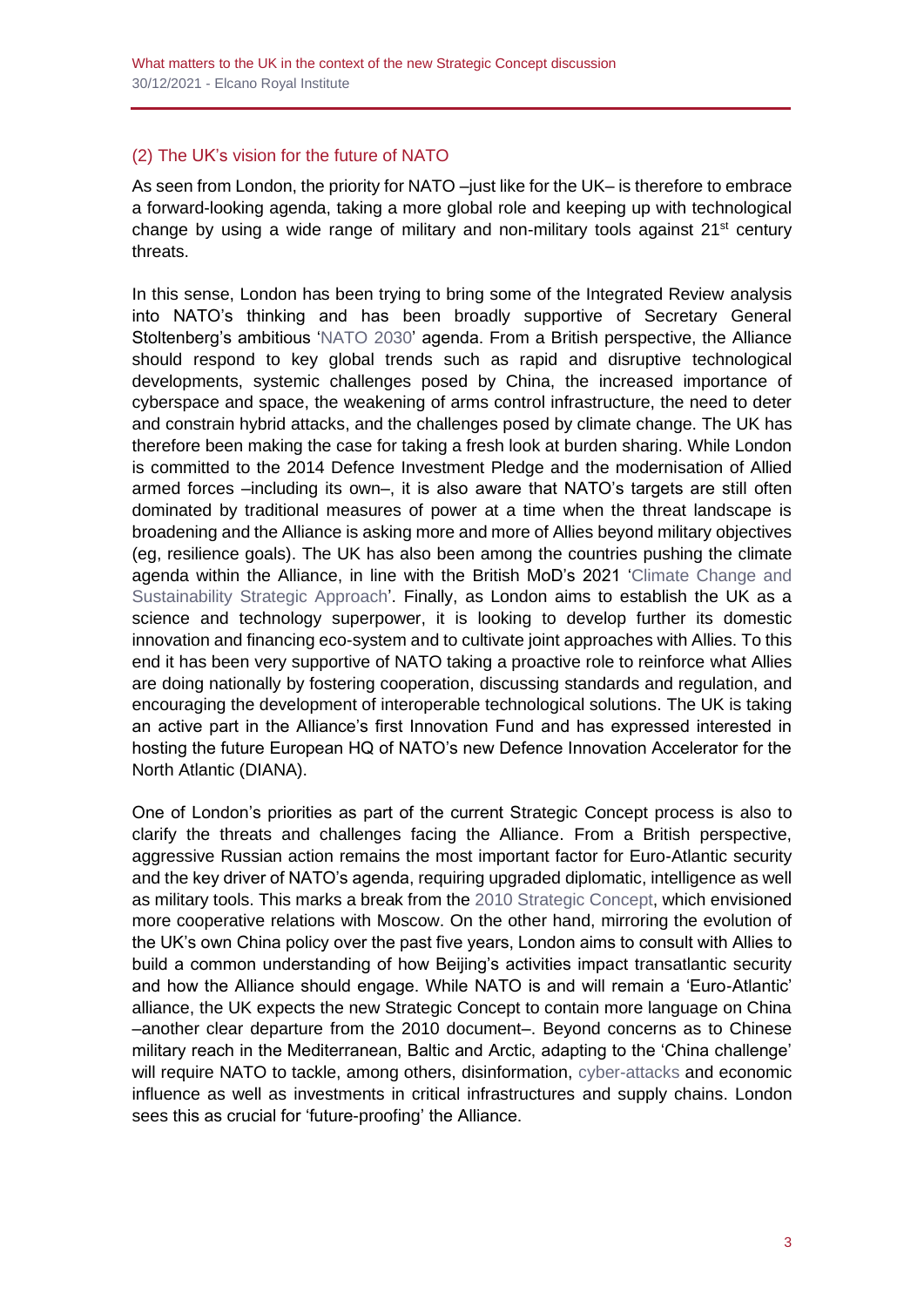#### (3) British priorities for the modernisation of NATO's three core tasks

## *(3.1) Collective defence*

The main objective of the UK is to strengthen NATO's defence and deterrence pillar. London wants to bring into the new Strategic Concept much of the defence adaptation that has happened at NATO since 2014, with a focus on integrated deterrence. The UK is at the forefront of implementing the Alliance's new ['Concept for the Deterrence and](https://www.nato.int/cps/en/natohq/topics_133127.htm)  [Defence of the Euro-Atlantic Area'](https://www.nato.int/cps/en/natohq/topics_133127.htm) and has just hosted a high-level seminar on Defence and Deterrence on 13 December on behalf of the Secretary General to prepare the Strategic Concept.

The UK's current efforts to modernise its own armed forces should enable London to drive forward NATO's own deterrence and defence modernisation agenda. In accordance with the 2021 Defence Command paper, the focus of the UK's own modern integrated defence is on operating below the threshold of war to prevent conflict, building resilience and being more globally engaged. The UK's objective is to equip NATO to deal with the full range of threats, from disinformation to long-range precision strike weapons, nuclear and cyber capabilities. To that end, the Alliance is reliant upon enhancing national and collective [resilience](https://rusi.org/explore-our-research/publications/commentary/renaissance-strategy-nato-summit-2021) (as per Article 3 of the North Atlantic Treaty) –a key theme of the NATO 2030 agenda, for which London envisions a leading standard-setting role for the Alliance–.

### *(3.2) Crisis management*

London sees one of its unique attributes as its ability to act as a framework nation through the [UK-led Joint Expeditionary Force](https://www.gov.uk/government/publications/joint-expeditionary-force-policy-direction-july-2021/joint-expeditionary-force-jef-policy-direction) (JEF), which it considers a practical demonstration of its leadership and commitment to European security. Working with Baltic and Nordic partners –including some that are not NATO members, like Sweden and Finland– the UK considers JEF as plugging a regional gap between national and NATO-wide structures to provide security and respond to crises in the north of Europe and around the Arctic. As demonstrated during the recent integration of the [JEF Baltic Protector](https://www.csis.org/analysis/joint-expeditionary-force-toward-stronger-and-more-capable-european-defense)  [Maritime taskforce](https://www.csis.org/analysis/joint-expeditionary-force-toward-stronger-and-more-capable-european-defense) into the US-led BALTOPS 2019 exercise, the JEF can operate independently as well as fit into a larger NATO framework. This is the type of politically agile and flexible formats which London views as improving the Alliance's interoperability and reactivity in practice, even if they sit outside of NATO structures.

As seen from London, the arc of instability around the Euro-Atlantic area means that the Alliance's 360-degree approach is still relevant. Nevertheless, its crisis-management mandate –which was developed in 2010 during Allied presence in Afghanistan– needs to be rethought in the light of the Resolute Support Mission (Afghanistan) and Operation Unified Protector (Libya) as well as the increasing presence of Russian mercenaries in Africa. Strategic conclusions also need to be drawn regarding the future US role in interventions in NATO's neighbourhood and Europe's role and capabilities, as well as the general 'intervention fatigue' expressed by Allied countries and public opinions. Finally, the view from London is that Allies need to clarify which crisis-management missions NATO should aim to lead on versus other actors, such as the EU, or formats such as minilateral or regional groupings as well as *ad hoc* coalitions.